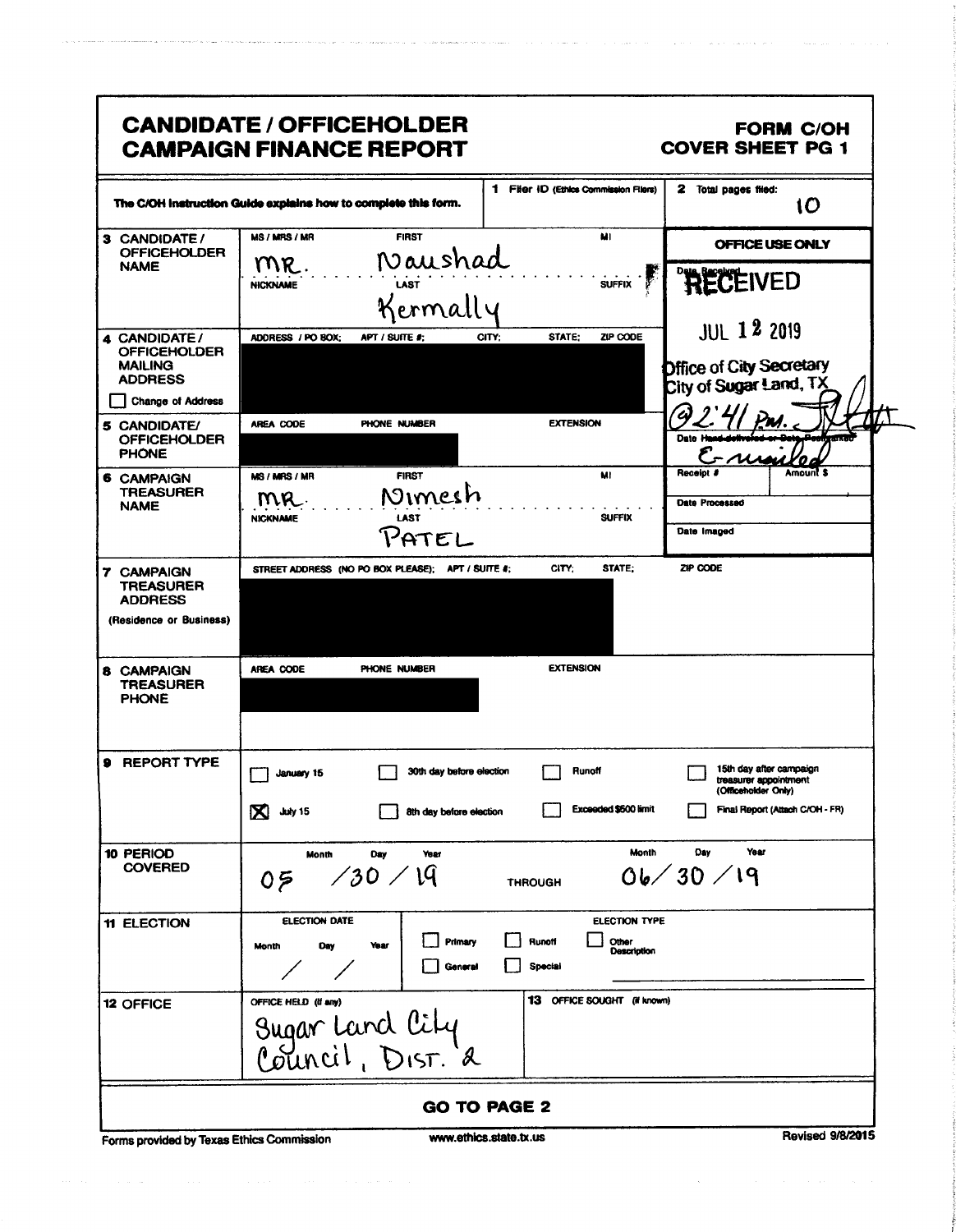|                                                                                                                                                                                                                                                                                                                                                                                                                                         |                                              | <b>CANDIDATE / OFFICEHOLDER</b><br><b>CAMPAIGN FINANCE REPORT</b>                                                                                                                                                                                                                                                                                                       | <b>FORM C/OH</b><br><b>COVER SHEET PG 2</b>                               |
|-----------------------------------------------------------------------------------------------------------------------------------------------------------------------------------------------------------------------------------------------------------------------------------------------------------------------------------------------------------------------------------------------------------------------------------------|----------------------------------------------|-------------------------------------------------------------------------------------------------------------------------------------------------------------------------------------------------------------------------------------------------------------------------------------------------------------------------------------------------------------------------|---------------------------------------------------------------------------|
| 14 C/OH NAME                                                                                                                                                                                                                                                                                                                                                                                                                            |                                              | Naushad Kermally                                                                                                                                                                                                                                                                                                                                                        | 15 Filer ID (Ethics Commission Filers)                                    |
| <b>16 NOTICE FROM</b><br><b>POLITICAL</b><br><b>COMMITTEE(S)</b><br>$\frac{1}{2} \left( \frac{1}{2} \sum_{i=1}^{n} \frac{1}{2} \sum_{j=1}^{n} \frac{1}{2} \sum_{j=1}^{n} \frac{1}{2} \sum_{j=1}^{n} \frac{1}{2} \sum_{j=1}^{n} \frac{1}{2} \sum_{j=1}^{n} \frac{1}{2} \sum_{j=1}^{n} \frac{1}{2} \sum_{j=1}^{n} \frac{1}{2} \sum_{j=1}^{n} \frac{1}{2} \sum_{j=1}^{n} \frac{1}{2} \sum_{j=1}^{n} \frac{1}{2} \sum_{j=1}^{n} \frac{1}{2$ | OF SUCH EXPENDITURES.                        | THIS BOX IS FOR NOTICE OF POLITICAL CONTRIBUTIONS ACCEPTED OR POLITICAL EXPENDITURES MADE BY POLITICAL COMMITTEES TO<br>SUPPORT THE CANDIDATE / OFFICEHOLDER. THESE EXPENDITURES MAY HAVE BEEN MADE WITHOUT THE CANDIDATE'S OR OFFICEHOLDER'S<br>KNOWLEDGE OR CONSENT. CANDIDATES AND OFFICEHOLDERS ARE REQUIRED TO REPORT THIS INFORMATION ONLY IF THEY RECEIVE NOTICE |                                                                           |
|                                                                                                                                                                                                                                                                                                                                                                                                                                         | <b>COMMITTEE TYPE</b><br>GENERAL<br>SPECIFIC | <b>COMMITTEE NAME</b><br><b>COMMITTEE ADDRESS</b>                                                                                                                                                                                                                                                                                                                       |                                                                           |
| <b>Additional Pages</b>                                                                                                                                                                                                                                                                                                                                                                                                                 |                                              | COMMITTEE CAMPAIGN TREASURER NAME                                                                                                                                                                                                                                                                                                                                       |                                                                           |
|                                                                                                                                                                                                                                                                                                                                                                                                                                         |                                              | <b>COMMITTEE CAMPAIGN TREASURER ADDRESS</b>                                                                                                                                                                                                                                                                                                                             |                                                                           |
| <b>17 CONTRIBUTION</b><br><b>TOTALS</b>                                                                                                                                                                                                                                                                                                                                                                                                 | 1.                                           | TOTAL POLITICAL CONTRIBUTIONS OF \$50 OR LESS (OTHER THAN<br>PLEDGES, LOANS, OR GUARANTEES OF LOANS), UNLESS ITEMIZED                                                                                                                                                                                                                                                   | \$                                                                        |
|                                                                                                                                                                                                                                                                                                                                                                                                                                         | 2.                                           | TOTAL POLITICAL CONTRIBUTIONS<br>(OTHER THAN PLEDGES, LOANS, OR GUARANTEES OF LOANS)                                                                                                                                                                                                                                                                                    | $\partial\!\mathcal{D}$<br>\$<br>3500                                     |
| <b>EXPENDITURE</b><br><b>TOTALS</b>                                                                                                                                                                                                                                                                                                                                                                                                     | З.                                           | TOTAL POLITICAL EXPENDITURES OF \$100 OR LESS,<br><b>UNLESS ITEMIZED</b>                                                                                                                                                                                                                                                                                                | \$                                                                        |
|                                                                                                                                                                                                                                                                                                                                                                                                                                         | 4.                                           | TOTAL POLITICAL EXPENDITURES                                                                                                                                                                                                                                                                                                                                            | $\frac{$12440.52}{5698.52}$                                               |
| <b>CONTRIBUTION</b><br><b>BALANCE</b>                                                                                                                                                                                                                                                                                                                                                                                                   | 5.                                           | TOTAL POLITICAL CONTRIBUTIONS MAINTAINED AS OF THE LAST DAY<br>OF REPORTING PERIOD                                                                                                                                                                                                                                                                                      |                                                                           |
| <b>OUTSTANDING</b><br><b>LOAN TOTALS</b>                                                                                                                                                                                                                                                                                                                                                                                                | 6.                                           | TOTAL PRINCIPAL AMOUNT OF ALL OUTSTANDING LOANS AS OF THE<br><b>LAST DAY OF THE REPORTING PERIOD</b>                                                                                                                                                                                                                                                                    | 50000                                                                     |
| <b>18 AFFIDAVIT</b>                                                                                                                                                                                                                                                                                                                                                                                                                     |                                              | I swear, or affirm, under penalty of perjury, that the accompanying report is<br>true and correct and includes all information required to be reported by me<br>under Title 15, Election Code.                                                                                                                                                                          |                                                                           |
| AFFIX NOTARY STAMP / SEALABOVE                                                                                                                                                                                                                                                                                                                                                                                                          |                                              |                                                                                                                                                                                                                                                                                                                                                                         | Signature of Candidate or Officeholder                                    |
|                                                                                                                                                                                                                                                                                                                                                                                                                                         |                                              | Sworn to agd subscribed before me, by the said Naushad Kermallu                                                                                                                                                                                                                                                                                                         | this the                                                                  |
| day of                                                                                                                                                                                                                                                                                                                                                                                                                                  |                                              | to certify which, witness my hand and seal of offic<br>HEEN RUSTA                                                                                                                                                                                                                                                                                                       | <b>SHAHEEN RUSTOM</b><br>My Notary ID # 12266754<br>Expires March 7, 2021 |
| Signature of officer administering oath<br>Forms provided by Texas Ethics Commission                                                                                                                                                                                                                                                                                                                                                    |                                              | Printed name of officer administering oath<br>www.ethics.state.tx.us                                                                                                                                                                                                                                                                                                    | Title of officer administering oath<br><b>Revised 9/8/2015</b>            |

 $\langle \varphi_{\alpha\beta} \rangle_{\alpha\beta} =$ 

.<br>The constitution of the company of the second company of the second constitution of the contract of the company

.<br>Particular comparativa in the experiment of the comparativa and comparative in the comparative comparative of

 $\label{eq:1} \left\langle \hat{\theta}_{\alpha\beta\beta}^{\dagger} \hat{\theta}_{\beta\beta}^{\dagger} \hat{\theta}_{\beta\beta}^{\dagger} \hat{\theta}_{\beta\beta}^{\dagger} \hat{\theta}_{\beta\beta}^{\dagger} \hat{\theta}_{\beta\beta}^{\dagger} \hat{\theta}_{\beta\beta}^{\dagger} \hat{\theta}_{\beta\beta}^{\dagger} \hat{\theta}_{\beta\beta}^{\dagger} \hat{\theta}_{\beta\beta}^{\dagger} \hat{\theta}_{\beta\beta}^{\dagger} \hat{\theta}_{\beta\beta}^{\dagger} \hat{\theta}_{\beta\beta}^{\dagger} \hat{\theta}_{\beta\beta}^{\$ 

 $\label{eq:1} \hat{f}^{(1)}(x)=\hat{f}^{(1)}(x)=\hat{f}^{(1)}(x)=\hat{f}^{(1)}(x)=\hat{f}^{(1)}(x)=\hat{f}^{(1)}(x)=\hat{f}^{(1)}(x)=\hat{f}^{(1)}(x)=\hat{f}^{(1)}(x)=\hat{f}^{(1)}(x)=\hat{f}^{(1)}(x)=\hat{f}^{(1)}(x)=\hat{f}^{(1)}(x)=\hat{f}^{(1)}(x)=\hat{f}^{(1)}(x)=\hat{f}^{(1)}(x)=\hat{f}^{(1)}(x)=\hat{f}^{(1)}$ 

 $\label{eq:1} \frac{1}{2} \int_{0}^{2\pi} \frac{1}{2} \left( \frac{1}{2} \int_{0}^{2\pi} \frac{1}{2} \left( \frac{1}{2} \int_{0}^{2\pi} \frac{1}{2} \int_{0}^{2\pi} \frac{1}{2} \int_{0}^{2\pi} \frac{1}{2} \int_{0}^{2\pi} \frac{1}{2} \int_{0}^{2\pi} \frac{1}{2} \int_{0}^{2\pi} \frac{1}{2} \int_{0}^{2\pi} \frac{1}{2} \int_{0}^{2\pi} \frac{1}{2} \int_{0}^{2\pi} \frac{1}{2$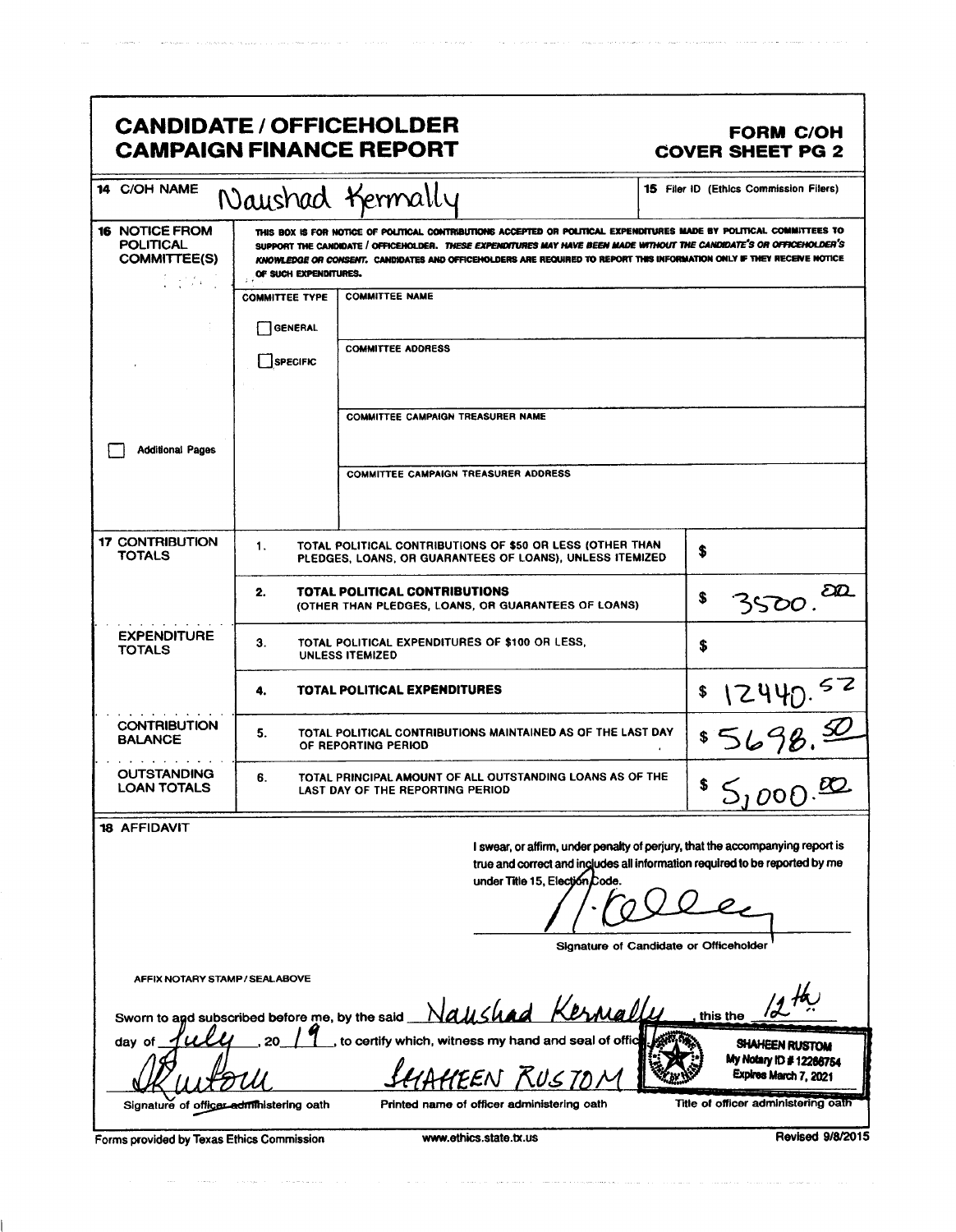| <b>SUBTOTALS - C/OH</b>                                                                             |                                        | <b>FORM C/OH</b><br><b>COVER SHEET PG 3</b> |
|-----------------------------------------------------------------------------------------------------|----------------------------------------|---------------------------------------------|
| <b>19 FILER NAME</b><br>Naushad Kermally                                                            | 20 Filer ID (Ethics Commission Filers) |                                             |
| 21 SCHEDULE SUBTOTALS<br><b>NAME OF SCHEDULE</b>                                                    |                                        | <b>SUBTOTAL</b><br><b>AMOUNT</b>            |
| K<br>1.<br>SCHEDULE A1: MONETARY POLITICAL CONTRIBUTIONS                                            |                                        | හ<br>S                                      |
| 2.<br>SCHEDULE A2: NON-MONETARY (IN-KIND) POLITICAL CONTRIBUTIONS                                   |                                        | ÔO<br>s<br>ZO.                              |
| З.<br>SCHEDULE B: PLEDGED CONTRIBUTIONS                                                             |                                        | \$                                          |
| <b>SCHEDULE E: LOANS</b><br>4.                                                                      |                                        | α<br>\$<br>$5\alpha$                        |
| 5.<br>X<br>SCHEDULE F1: POLITICAL EXPENDITURES MADE FROM POLITICAL CONTRIBUTIONS                    |                                        | જી<br>\$<br>155                             |
| 6.<br>SCHEDULE F2: UNPAID INCURRED OBLIGATIONS                                                      |                                        | \$                                          |
| 7.<br>SCHEDULE F3: PURCHASE OF INVESTMENTS MADE FROM POLITICAL CONTRIBUTIONS                        |                                        | \$                                          |
| 8.<br>SCHEDULE F4: EXPENDITURES MADE BY CREDIT CARD                                                 |                                        | 0885.68<br>\$                               |
| 9.<br>SCHEDULE G: POLITICAL EXPENDITURES MADE FROM PERSONAL FUNDS                                   |                                        | \$                                          |
| 10.<br>SCHEDULE H: PAYMENT MADE FROM POLITICAL CONTRIBUTIONS TO A BUSINESS OF C/OH                  |                                        | \$                                          |
| 11.<br>SCHEDULE I: NON-POLITICAL EXPENDITURES MADE FROM POLITICAL CONTRIBUTIONS                     |                                        | \$                                          |
| SCHEDULE K: INTEREST, CREDITS, GAINS, REFUNDS, AND CONTRIBUTIONS<br>12.<br><b>RETURNED TO FILER</b> |                                        | \$                                          |
|                                                                                                     |                                        |                                             |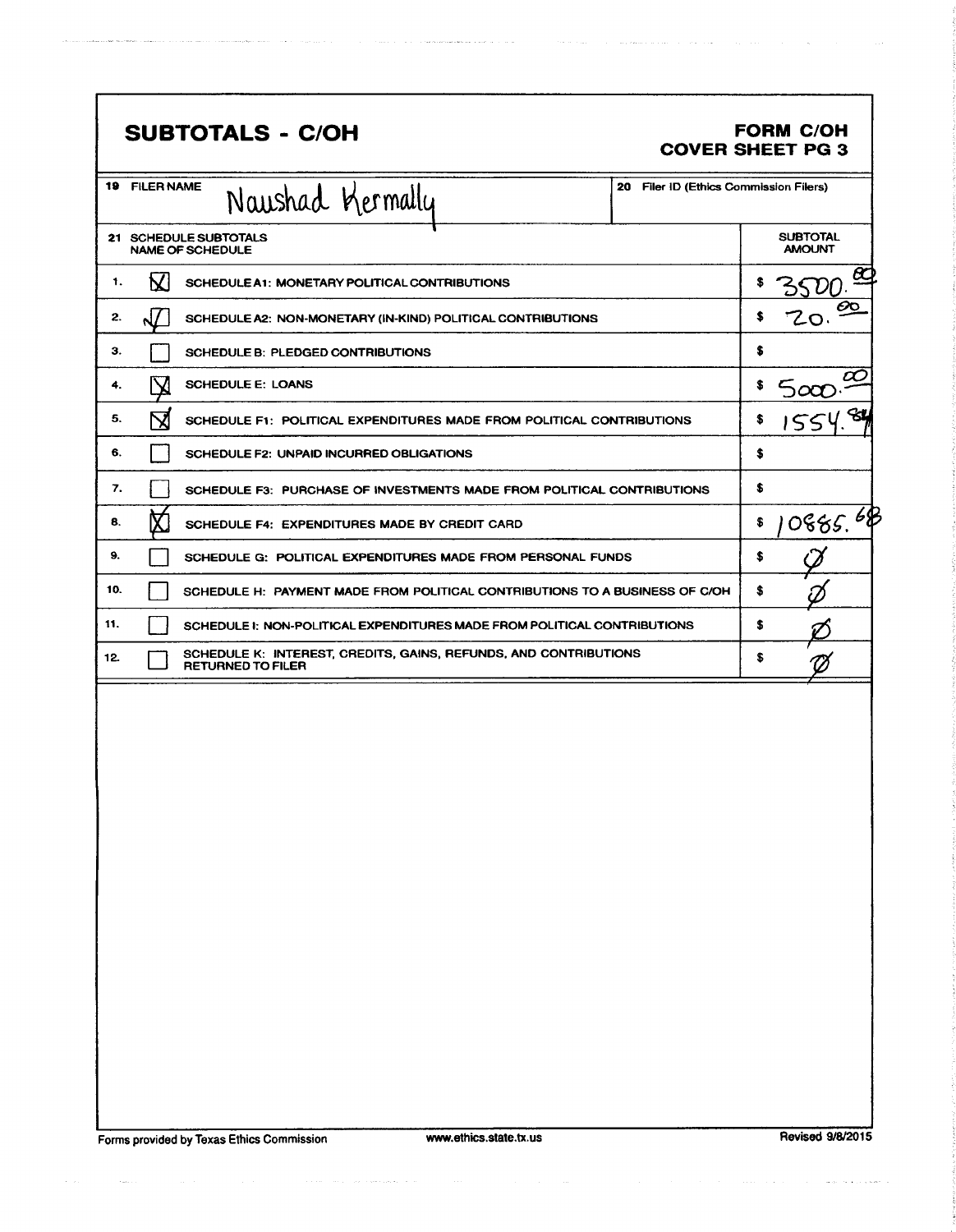|                                                                                                                                                                                       | POLITICAL EXPENDITURES MADE<br><b>FROM POLITICAL CONTRIBUTIONS</b>                                                                                                                                                  |                                                                                                 | <b>SCHEDULE F1</b>                                                                                                                                                                        |
|---------------------------------------------------------------------------------------------------------------------------------------------------------------------------------------|---------------------------------------------------------------------------------------------------------------------------------------------------------------------------------------------------------------------|-------------------------------------------------------------------------------------------------|-------------------------------------------------------------------------------------------------------------------------------------------------------------------------------------------|
|                                                                                                                                                                                       | <b>EXPENDITURE CATEGORIES FOR BOX 8(a)</b>                                                                                                                                                                          |                                                                                                 |                                                                                                                                                                                           |
| <b>Advertising Expense</b><br>Accounting/Banking<br><b>Consulting Expense</b><br>Contributions/Donations Made By<br>Candidate/Officeholder/Political Committee<br>Credit Card Payment | <b>Event Expense</b><br>Fees<br>Food/Beverage Expense<br>Polling Expense<br>Gift/Awards/Memorials Expense<br><b>Printing Expense</b><br>Legal Services<br>The instruction Guide explains how to complete this form. | Loan Repayment/Reimbursement<br>Office Overhead/Rental Expense<br>Salaries/Wages/Contract Labor | Solicitation/Fundraising Expense<br>Transportation Equipment & Related Expense<br><b>Travel In District</b><br><b>Travel Out Of District</b><br>Other (enter a category not listed above) |
| 1 Total pages Schedule F1: 2 FILER NAME                                                                                                                                               | Naushad Kermally                                                                                                                                                                                                    |                                                                                                 | 3 Filer ID (Ethics Commission Filers)                                                                                                                                                     |
| 4 Date<br><u>June</u> 10/2014                                                                                                                                                         | 5 Payee name<br>Empress Market                                                                                                                                                                                      |                                                                                                 |                                                                                                                                                                                           |
| 6 Amount (\$)                                                                                                                                                                         | 7 Payee address;<br>City: State; Zip Code                                                                                                                                                                           |                                                                                                 |                                                                                                                                                                                           |
| 4525.00                                                                                                                                                                               |                                                                                                                                                                                                                     |                                                                                                 |                                                                                                                                                                                           |
| 8<br><b>PURPOSE</b><br>OF<br><b>EXPENDITURE</b>                                                                                                                                       | (a) Category (See Categories listed at the top of this schedule)<br>Food/Beverage Expense                                                                                                                           | (b) Description                                                                                 | Check if travel outside of Texas. Complete Schedule T.<br>Check if Austin, TX, officeholder living expense<br>For Walch Party/Elec. Night                                                 |
| <b>9 Complete ONLY if direct</b><br>expenditure to benefit C/OH                                                                                                                       | Candidate / Officeholder name                                                                                                                                                                                       | <b>Office sought</b>                                                                            | Office held                                                                                                                                                                               |
| Date<br>$J$ une 10/2019                                                                                                                                                               | Payee name<br>Afreen Ali                                                                                                                                                                                            |                                                                                                 |                                                                                                                                                                                           |
| Amount (\$)                                                                                                                                                                           | Zip Code<br>Payee address;<br>City; State;                                                                                                                                                                          |                                                                                                 |                                                                                                                                                                                           |
| 8362.00                                                                                                                                                                               |                                                                                                                                                                                                                     |                                                                                                 |                                                                                                                                                                                           |
| <b>PURPOSE</b><br>ОF<br><b>EXPENDITURE</b>                                                                                                                                            | Category (See Categories listed at the top of this schedule)<br>Adverhsing                                                                                                                                          | Description                                                                                     | Check if travel outside of Texas. Complete Schedule T.<br>Check if Austin, TX, officeholder living expense<br>Graphic Design Work                                                         |
| Complete ONLY if direct<br>expenditure to benefit C/OH                                                                                                                                | Candidate / Officeholder name                                                                                                                                                                                       | Office sought                                                                                   | Office held                                                                                                                                                                               |
| Date                                                                                                                                                                                  | Payee name                                                                                                                                                                                                          |                                                                                                 |                                                                                                                                                                                           |
| $J$ ure 10/2019                                                                                                                                                                       | Music Masala                                                                                                                                                                                                        |                                                                                                 |                                                                                                                                                                                           |
| Amount (\$)                                                                                                                                                                           | City; State; Zip Code<br>Payee address;                                                                                                                                                                             |                                                                                                 |                                                                                                                                                                                           |
| $H = 500,000$                                                                                                                                                                         |                                                                                                                                                                                                                     |                                                                                                 |                                                                                                                                                                                           |
| <b>PURPOSE</b><br>ОF<br><b>EXPENDITURE</b>                                                                                                                                            | Category (See Categories listed at the top of this schedule)<br>Adverhsing                                                                                                                                          | Description<br>Radio                                                                            | Check if travel outside of Texas. Complete Schedule T.<br>Check if Austin, TX, officeholder living expense<br>Time                                                                        |
| Complete ONLY if direct<br>expenditure to benefit C/OH                                                                                                                                | Candidate / Officeholder name                                                                                                                                                                                       | Office sought                                                                                   | Office held                                                                                                                                                                               |
|                                                                                                                                                                                       | ATTACH ADDITIONAL COPIES OF THIS SCHEDULE AS NEEDED                                                                                                                                                                 |                                                                                                 |                                                                                                                                                                                           |
| Forms provided by Texas Ethics Commission                                                                                                                                             | www.ethics.state.tx.us                                                                                                                                                                                              |                                                                                                 | Revised 9/8/2015                                                                                                                                                                          |

 $\tau_{\rm{tot}}$  ,  $\tau_{\rm{tot}}$  ,

 $\label{eq:reduced} \mathcal{L}(\omega) = \left\{ \begin{array}{ll} \omega_{\text{c}}(\omega) + \omega_{\text{c}}(\omega) \omega_{\text{c}}(\omega) + \omega_{\text{c}}(\omega) \omega_{\text{c}}(\omega) \omega_{\text{c}}(\omega) \right\} \end{array} \right.$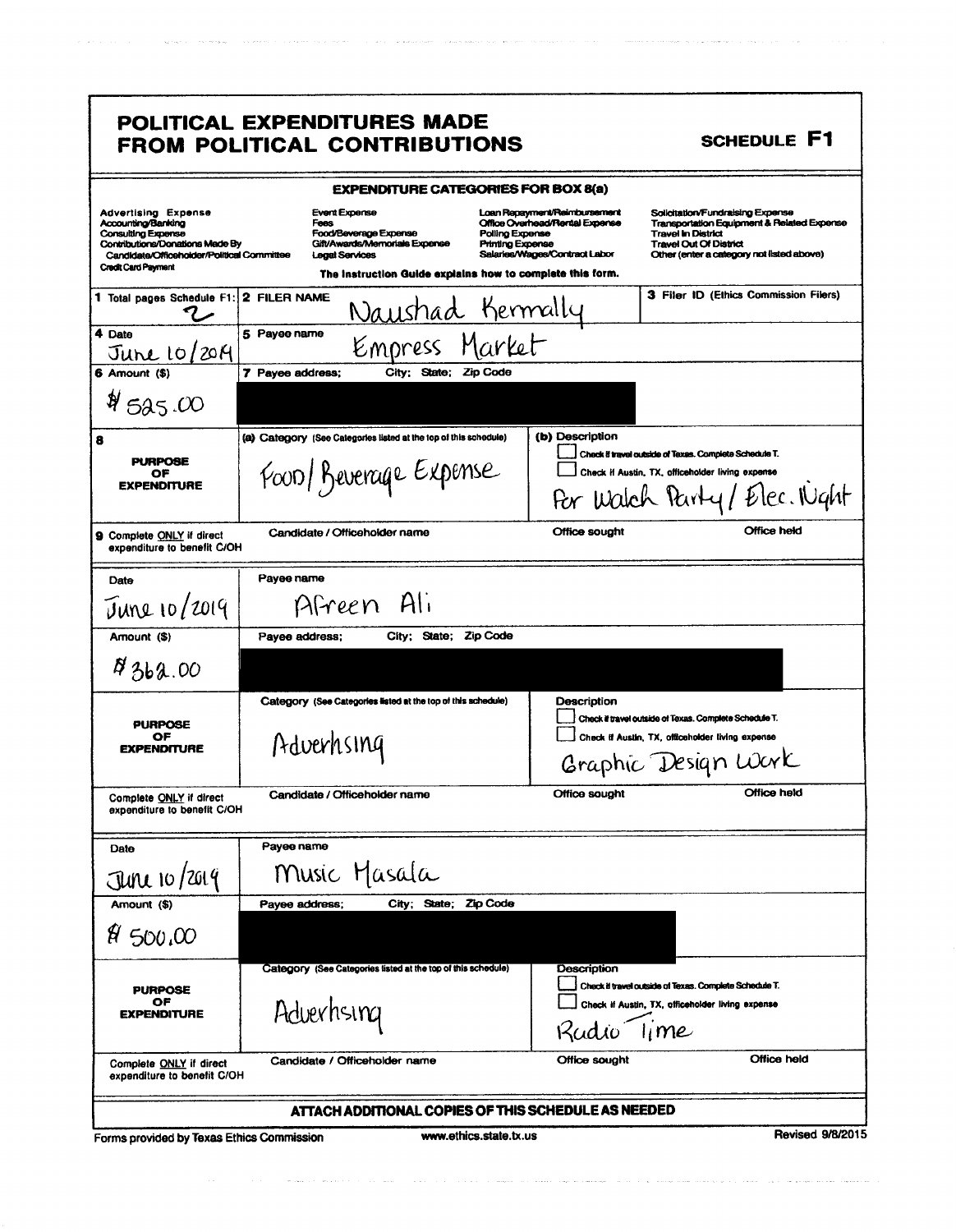| <b>Advertising Expense</b><br>Accounting/Banking<br><b>Consulting Expense</b><br>Contributions/Donations Made By<br>Candidate/Officeholder/Political Committee<br><b>Credit Card Payment</b> | <b>EXPENDITURE CATEGORIES FOR BOX 8(a)</b><br><b>Event Expense</b><br>Fees<br>Food/Beverage Expense<br>Gilt/Awards/Memorials Expense<br><b>Legal Services</b><br>The Instruction Guide explains how to complete this form. | Loan Repayment/Reimbursement<br>Office Overhead/Rental Expense<br>Polling Expense<br>Printing Expense<br>Salaries/Wages/Contract Labor | Solicitation/Fundraising Expense<br>Transportation Equipment & Related Expense<br><b>Travel In District</b><br><b>Travel Out Of District</b><br>Other (enter a category not listed above) |
|----------------------------------------------------------------------------------------------------------------------------------------------------------------------------------------------|----------------------------------------------------------------------------------------------------------------------------------------------------------------------------------------------------------------------------|----------------------------------------------------------------------------------------------------------------------------------------|-------------------------------------------------------------------------------------------------------------------------------------------------------------------------------------------|
| 1 Total pages Schedule F1: 2 FILER NAME                                                                                                                                                      |                                                                                                                                                                                                                            |                                                                                                                                        | 3 Filer ID (Ethics Commission Filers)                                                                                                                                                     |
| 4 Date                                                                                                                                                                                       | 5 Payee name<br>the write idea                                                                                                                                                                                             |                                                                                                                                        |                                                                                                                                                                                           |
| 6 Amount (\$)                                                                                                                                                                                | 7 Payee address;<br>City; State; Zip Code                                                                                                                                                                                  |                                                                                                                                        |                                                                                                                                                                                           |
| 8167.84                                                                                                                                                                                      |                                                                                                                                                                                                                            |                                                                                                                                        |                                                                                                                                                                                           |
| <b>PURPOSE</b><br>OF<br><b><i>EXPENDITURE</i></b>                                                                                                                                            | (a) Category (See Categories listed at the top of this schedule)<br>Consulting Expense                                                                                                                                     | (b) Description                                                                                                                        | blockwulku<br>Check il travel outside of Texas. Complete Schedule T.<br>Check if Austin, TX, officeholder living expense<br>Campaign Finance reports                                      |
| 9 Complete ONLY if direct<br>expenditure to benefit C/OH                                                                                                                                     | Candidate / Officeholder name                                                                                                                                                                                              | Office sought                                                                                                                          | Office held                                                                                                                                                                               |
| Date                                                                                                                                                                                         | Payee name                                                                                                                                                                                                                 |                                                                                                                                        |                                                                                                                                                                                           |
| Amount (\$)                                                                                                                                                                                  | Payee address;<br>City; State;                                                                                                                                                                                             | Zip Code                                                                                                                               |                                                                                                                                                                                           |
| <b>PURPOSE</b><br>OF<br><b>EXPENDITURE</b>                                                                                                                                                   | Category (See Categories listed at the top of this schedule)                                                                                                                                                               | Description                                                                                                                            | Check if travel outside of Texas. Complete Schedule T.<br>Check if Austin, TX, officeholder living expense                                                                                |
| Complete ONLY if direct<br>expenditure to benefit C/OH                                                                                                                                       | Candidate / Officeholder name                                                                                                                                                                                              | Office sought                                                                                                                          | Office held                                                                                                                                                                               |
| Date                                                                                                                                                                                         | Payee name                                                                                                                                                                                                                 |                                                                                                                                        |                                                                                                                                                                                           |
| Amount (\$)                                                                                                                                                                                  | City: State: Zip Code<br>Payee address;                                                                                                                                                                                    |                                                                                                                                        |                                                                                                                                                                                           |
|                                                                                                                                                                                              |                                                                                                                                                                                                                            | Description                                                                                                                            |                                                                                                                                                                                           |
| <b>PURPOSE</b><br>ОF                                                                                                                                                                         | Category (See Categories listed at the top of this schedule)                                                                                                                                                               |                                                                                                                                        | Check if travel outside of Texas. Complete Schedule T.<br>Check if Austin, TX, officeholder living expense                                                                                |
| <b>EXPENDITURE</b>                                                                                                                                                                           |                                                                                                                                                                                                                            |                                                                                                                                        |                                                                                                                                                                                           |

.<br>The contract of the contract of the contract and a series of the contract of the contract of the contract of t

الروابط فالمحامل والروابة فقفقت

Forms provided by Texas Ethics Commission

is a mass of the second contract of the second contract  $\hat{f}$  and  $\hat{f}$ 

ولأحمام

 $\mathcal{L}_{\mathcal{L}}$  .

 $\label{eq:1} \begin{split} \mathcal{L}_{\text{max}}(\mathcal{L}_{\text{max}},\mathcal{L}_{\text{max}},\mathcal{L}_{\text{max}},\mathcal{L}_{\text{max}},\mathcal{L}_{\text{max}}) = \mathcal{L}_{\text{max}}(\mathcal{L}_{\text{max}},\mathcal{L}_{\text{max}},\mathcal{L}_{\text{max}}) \end{split}$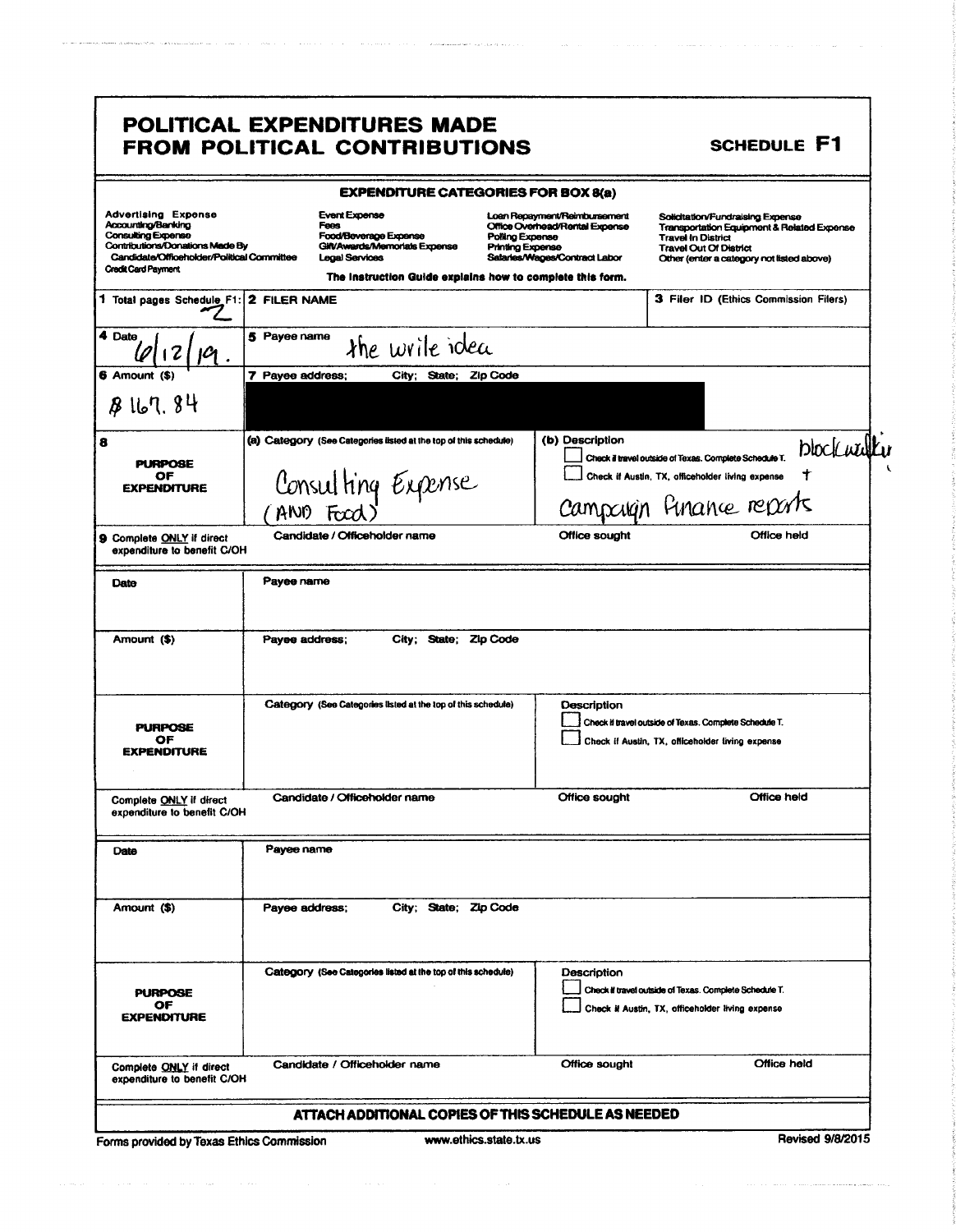|                                                                                                                                                         | <b>EXPENDITURE CATEGORIES FOR BOX 10(a)</b>                                                                     |                                                                                                                                               |                                                                                                                                                                                           |
|---------------------------------------------------------------------------------------------------------------------------------------------------------|-----------------------------------------------------------------------------------------------------------------|-----------------------------------------------------------------------------------------------------------------------------------------------|-------------------------------------------------------------------------------------------------------------------------------------------------------------------------------------------|
| Advertising Expense<br>Accounting/Banking<br><b>Consulting Expense</b><br>Contributions/Donations Made By<br>Candidate/Officeholder/Political Committee | <b>Event Expense</b><br>Foos<br>Food/Beverage Expense<br>Gift/Awards/Memorials Expense<br><b>Legal Services</b> | Loan Repayment/Raimbursement<br>Office Overhead/Rental Expense<br>Polling Expense<br><b>Printing Expense</b><br>Salaries/Wages/Contract Labor | Solicitation/Fundraising Expense<br>Transportation Equipment & Related Expense<br><b>Travel In District</b><br><b>Travel Out Of District</b><br>Other (enter a category not listed above) |
|                                                                                                                                                         | The Instruction Guide explains how to complete this form.                                                       |                                                                                                                                               | 3 Filer ID (Ethics Commission Filers)                                                                                                                                                     |
| 1 Total pages Schedule F4:                                                                                                                              | 2 FILER NAME<br>Naushad Kermally                                                                                |                                                                                                                                               |                                                                                                                                                                                           |
|                                                                                                                                                         | 4 TOTAL OF UNITEMIZED EXPENDITURES CHARGED TO A CREDIT CARD                                                     |                                                                                                                                               | s                                                                                                                                                                                         |
| 5 Date<br>5 3                                                                                                                                           | 6 Payee name<br>Drogin Group                                                                                    |                                                                                                                                               |                                                                                                                                                                                           |
| 7 Amount (\$)                                                                                                                                           | City; State; Zip Code<br>8 Payee address;                                                                       |                                                                                                                                               |                                                                                                                                                                                           |
| \$4.2184.63                                                                                                                                             |                                                                                                                 |                                                                                                                                               |                                                                                                                                                                                           |
| 9<br>TYPE OF<br><b>EXPENDITURE</b>                                                                                                                      | <b>Political</b>                                                                                                | Non-Political                                                                                                                                 |                                                                                                                                                                                           |
| 10<br><b>PURPOSE</b><br>ОF<br><b>EXPENDITURE</b>                                                                                                        | (a) Category (See Categories listed at the top of this schedule)<br>Printer Expense                             | (b) Description                                                                                                                               | Check if travel outside of Texas. Complete Schedule T.<br>Check if Austin, TX, officeholder living expense<br>mailer: Postage/Layout/Design                                               |
| expenditure to benefit C/OH                                                                                                                             | Candidate / Officeholder name                                                                                   | Office sought                                                                                                                                 | Office held                                                                                                                                                                               |
| Date                                                                                                                                                    | Payee name                                                                                                      |                                                                                                                                               |                                                                                                                                                                                           |
| 06/06/19                                                                                                                                                | Drogin Group<br>City; State; Zip Code                                                                           |                                                                                                                                               |                                                                                                                                                                                           |
| Amount (\$)                                                                                                                                             | Payee address;                                                                                                  |                                                                                                                                               |                                                                                                                                                                                           |
| TYPE OF<br><b>EXPENDITURE</b>                                                                                                                           | Political                                                                                                       | Non-Political                                                                                                                                 |                                                                                                                                                                                           |
| <b>PURPOSE</b><br>ОF<br><b>EXPENDITURE</b>                                                                                                              | Category (See Categories listed at the top of this schedule)<br>Printer Expense.                                |                                                                                                                                               | Description<br>Check if travel outside of Texas. Complete Schedule T.<br>Check if Austin, TX, officeholder living expense<br>final mailer                                                 |
| Complete ONLY if direct<br>expenditure to benefit C/OH                                                                                                  | Candidate / Officeholder name                                                                                   | Office sought                                                                                                                                 | Office held                                                                                                                                                                               |
| 11 Complete ONLY if direct<br>41267.93                                                                                                                  |                                                                                                                 |                                                                                                                                               |                                                                                                                                                                                           |

 $\tau_{\rm{max}}$  ,  $\tau_{\rm{max}}$  ,  $\tau_{\rm{max}}$ 

 $\label{eq:2} \alpha(\alpha,\beta) + \alpha(\alpha,\beta) + \alpha(\alpha-\beta) + \alpha(\alpha,\beta) + \alpha(\beta-\beta) + \alpha(\beta+\beta) + \alpha(\beta-\beta) + \alpha(\beta+\beta) + \alpha(\beta+\beta) + \alpha(\beta+\beta) + \alpha(\beta+\beta) + \alpha(\beta+\beta) + \alpha(\beta+\beta) + \alpha(\beta+\beta) + \alpha(\beta+\beta) + \alpha(\beta+\beta) + \alpha(\beta+\beta) + \alpha(\beta+\beta) + \alpha(\beta+\beta) + \alpha(\beta+\beta) + \alpha(\beta+\beta) + \alpha(\beta+\beta) + \alpha(\beta+\beta) + \alpha(\beta+\beta) + \alpha(\beta+\beta) + \alpha(\beta+\beta) + \alpha(\beta+\$ 

 $\label{eq:1} \left\langle \phi_{\sigma} \right\rangle_{\sigma} = \left\langle \phi_{\sigma} \right\rangle_{\sigma} + \left\langle \phi_{\sigma} \right\rangle_{\sigma} + \left\langle \phi_{\sigma} \right\rangle_{\sigma} + \left\langle \phi_{\sigma} \right\rangle_{\sigma} + \left\langle \phi_{\sigma} \right\rangle_{\sigma} + \left\langle \phi_{\sigma} \right\rangle_{\sigma} + \left\langle \phi_{\sigma} \right\rangle_{\sigma} + \left\langle \phi_{\sigma} \right\rangle_{\sigma} + \left\langle \phi_{\sigma} \right\rangle_{\sigma} + \left\langle \phi_{\sigma} \right\rangle_{\sigma} + \left\langle$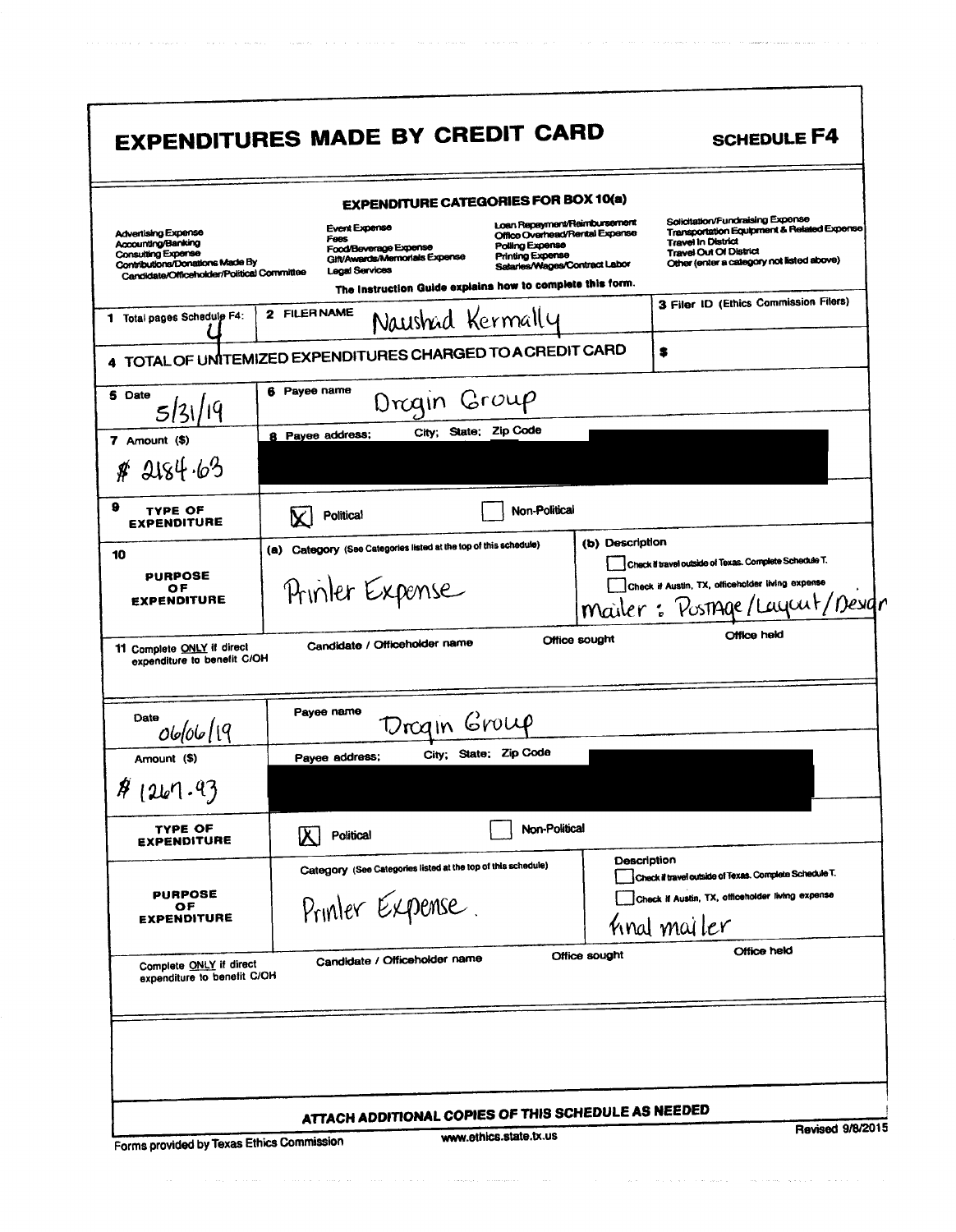|                                                                                                                                                         | <b>EXPENDITURE CATEGORIES FOR BOX 10(a)</b>                                                                                                                                                                                |                                                                                                                                                                                                                                                                                              |
|---------------------------------------------------------------------------------------------------------------------------------------------------------|----------------------------------------------------------------------------------------------------------------------------------------------------------------------------------------------------------------------------|----------------------------------------------------------------------------------------------------------------------------------------------------------------------------------------------------------------------------------------------------------------------------------------------|
| <b>Advertising Expense</b><br>Accounting/Banking<br>Consulting Expense<br>Contributions/Donations Made By<br>Candidate/Officeholder/Political Committee | <b>Event Expense</b><br>Fees<br>Food/Beverage Expense<br>Polling Expense<br>Gift/Awards/Memorials Expense<br><b>Printing Expense</b><br><b>Legal Services</b><br>The instruction Guide explains how to complete this form. | Loan Repayment/Reimbursement<br>Solicitation/Fundraising Expense<br>Office Overhead/Rental Expense<br>Transportation Equipment & Related Expense<br><b>Travel In District</b><br><b>Travel Out Of District</b><br>Salaries/Wages/Contract Labor<br>Other (enter a category not listed above) |
| 1 Total pages Schedule F4:                                                                                                                              | 2 FILER NAME<br>Naushad Kermally                                                                                                                                                                                           | 3 Filer ID (Ethics Commission Filers)                                                                                                                                                                                                                                                        |
|                                                                                                                                                         | TOTAL OF UNITEMIZED EXPENDITURES CHARGED TO A CREDIT CARD                                                                                                                                                                  | \$                                                                                                                                                                                                                                                                                           |
| 5 Date<br>06/07/19                                                                                                                                      | 6 Payee name<br>Fort Berso Independent                                                                                                                                                                                     |                                                                                                                                                                                                                                                                                              |
| 7 Amount (\$)                                                                                                                                           | 8 Payee address;<br>City; State; Zip Code                                                                                                                                                                                  |                                                                                                                                                                                                                                                                                              |
| 84,500,00                                                                                                                                               |                                                                                                                                                                                                                            |                                                                                                                                                                                                                                                                                              |
| 9<br>TYPE OF<br><b>EXPENDITURE</b>                                                                                                                      | <b>Non-Political</b><br>Political                                                                                                                                                                                          |                                                                                                                                                                                                                                                                                              |
| 10<br><b>PURPOSE</b><br>ОF<br><b>EXPENDITURE</b>                                                                                                        | (a) Category (See Categories listed at the top of this schedule)<br>Adverhsing Expense                                                                                                                                     | (b) Description<br>Check if travel outside of Texas. Complete Schedule T.<br>Check if Austin, TX, officeholder living expense<br>adverhsing                                                                                                                                                  |
| 11 Complete ONLY if direct<br>expenditure to benefit C/OH                                                                                               | Candidate / Officeholder name                                                                                                                                                                                              |                                                                                                                                                                                                                                                                                              |
|                                                                                                                                                         |                                                                                                                                                                                                                            | Office held<br>Office sought                                                                                                                                                                                                                                                                 |
| Date                                                                                                                                                    | Payee name<br>The Balloon Diva                                                                                                                                                                                             |                                                                                                                                                                                                                                                                                              |
| Amount (\$)                                                                                                                                             | Payee address;<br>City; State; Zip Code                                                                                                                                                                                    |                                                                                                                                                                                                                                                                                              |
| 8465.00                                                                                                                                                 |                                                                                                                                                                                                                            |                                                                                                                                                                                                                                                                                              |
| <b>TYPE OF</b><br><b>EXPENDITURE</b>                                                                                                                    | Non-Political<br>Political                                                                                                                                                                                                 |                                                                                                                                                                                                                                                                                              |
| <b>PURPOSE</b><br>ОF<br><b>EXPENDITURE</b>                                                                                                              | Category (See Categories listed at the top of this schedule)<br>Cvent Expense                                                                                                                                              | Description<br>Check if travel outside of Texas. Complete Schedule T.<br>Check II Austin, TX, officeholder living expense                                                                                                                                                                    |
| Complete ONLY if direct<br>expenditure to benefit C/OH                                                                                                  | Candidate / Officeholder name                                                                                                                                                                                              | decorating for Election Nt.<br>Office sought<br>Office held                                                                                                                                                                                                                                  |
|                                                                                                                                                         |                                                                                                                                                                                                                            |                                                                                                                                                                                                                                                                                              |

المضحور التوسيق الكحور العالم الفرادي وسلسو الوابد وبمشرح الوابدة والمتواصل والمروان وبعضو المشطوب ستسوي

.<br>Kabupatèn Kabupatèn Luman

. The corresponding to the corresponding to the  $\mathcal{O}(\mathcal{O}_\mathcal{O})$  , where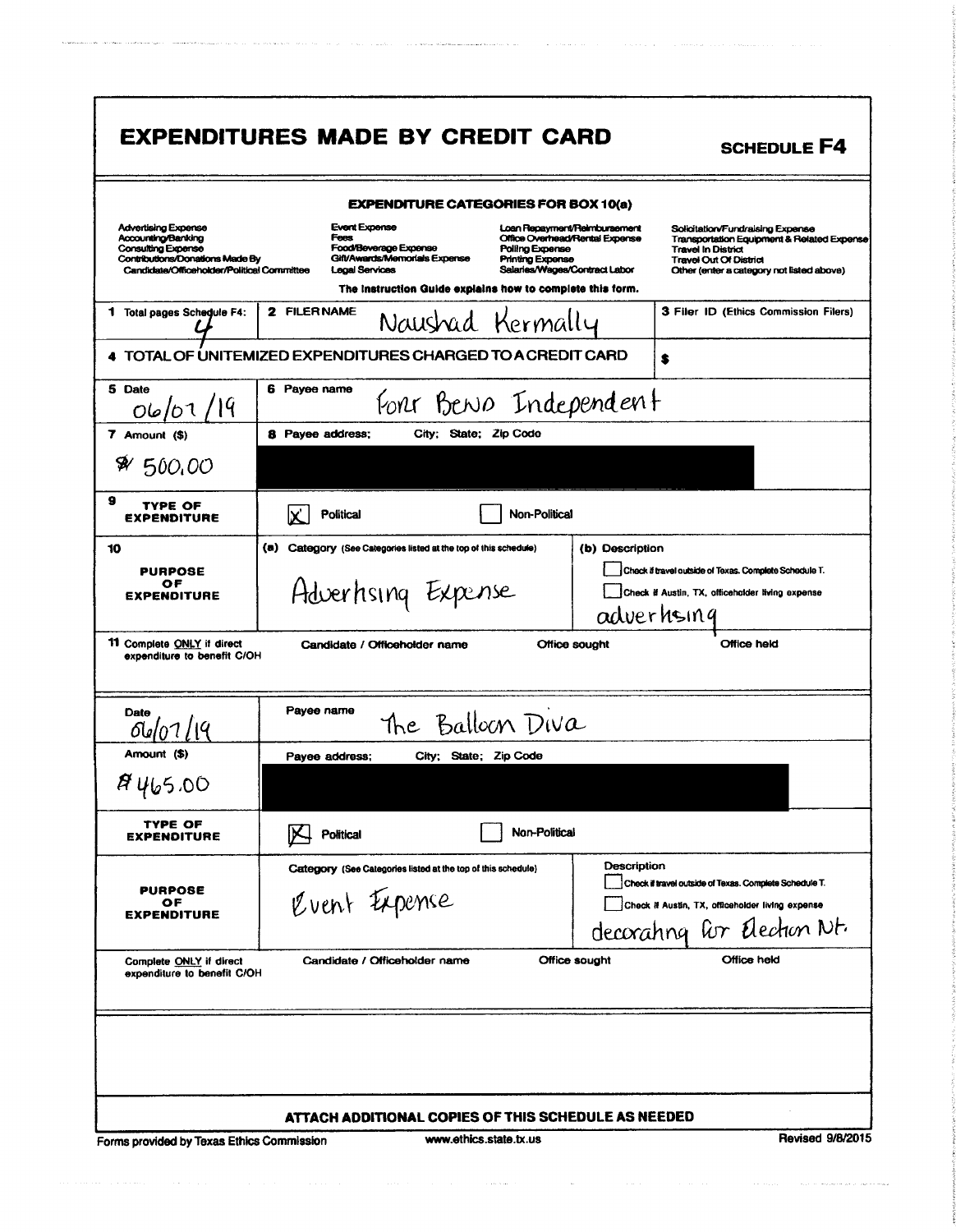|                                                                                                                                                                | <b>EXPENDITURES MADE BY CREDIT CARD</b>                                                                                                                                                                      | <b>SCHEDULE F4</b>                                                                                                                                                                                                                                                                                      |
|----------------------------------------------------------------------------------------------------------------------------------------------------------------|--------------------------------------------------------------------------------------------------------------------------------------------------------------------------------------------------------------|---------------------------------------------------------------------------------------------------------------------------------------------------------------------------------------------------------------------------------------------------------------------------------------------------------|
|                                                                                                                                                                | <b>EXPENDITURE CATEGORIES FOR BOX 10(a)</b>                                                                                                                                                                  |                                                                                                                                                                                                                                                                                                         |
| <b>Advertising Expense</b><br>Accounting/Banking<br><b>Consulting Expense</b><br>Contributions/Donations Made By<br>Candidate/Officeholder/Political Committee | <b>Event Expense</b><br>Fees<br>Food/Beverage Expense<br>Polling Expense<br>Gift/Awards/Memorials Expense<br>Printing Expense<br>Legal Services<br>The Instruction Guide explains how to complete this form. | Loan Repayment/Reimbursement<br>Solicitation/Fundraising Expense<br>Office Overhead/Rental Expense<br><b>Transportation Equipment &amp; Related Expense</b><br><b>Travel In District</b><br><b>Travel Out Of District</b><br>Salaries/Wages/Contract Labor<br>Other (enter a category not listed above) |
| 1 Total pages Schedule F4:                                                                                                                                     | 2 FILER NAME<br>Naushad Kermally                                                                                                                                                                             | 3 Filer ID (Ethics Commission Filers)                                                                                                                                                                                                                                                                   |
|                                                                                                                                                                | 4 TOTAL OF UNITEMIZED EXPENDITURES CHARGED TO A CREDIT CARD                                                                                                                                                  | S                                                                                                                                                                                                                                                                                                       |
| 5 Date<br>06/11/19                                                                                                                                             | 6 Payee name<br>Fernandos                                                                                                                                                                                    |                                                                                                                                                                                                                                                                                                         |
| $7$ Amount $($ \$)                                                                                                                                             | Zip Code<br><b>8</b> Payee address;<br>City; State;                                                                                                                                                          |                                                                                                                                                                                                                                                                                                         |
| 46,107,40                                                                                                                                                      |                                                                                                                                                                                                              |                                                                                                                                                                                                                                                                                                         |
| 9<br>TYPE OF<br><b>EXPENDITURE</b>                                                                                                                             | Non-Political<br><b>Political</b>                                                                                                                                                                            |                                                                                                                                                                                                                                                                                                         |
| 10<br><b>PURPOSE</b><br>ОF<br><b>EXPENDITURE</b>                                                                                                               | (a)<br>Category (See Categories listed at the top of this schedule)<br>Kvent Expense                                                                                                                         | (b) Description<br>Check if travel outside of Texas. Complete Schedule T.<br>Check if Austin, TX, officeholder living expense                                                                                                                                                                           |
|                                                                                                                                                                |                                                                                                                                                                                                              | Food + Drink Klechen Night                                                                                                                                                                                                                                                                              |
| 11 Complete ONLY if direct<br>expenditure to benefit C/OH                                                                                                      | Candidate / Officeholder name                                                                                                                                                                                | Office held<br>Office sought                                                                                                                                                                                                                                                                            |
| Date<br>06/11/19                                                                                                                                               | Payee name<br>Sr3 Creative                                                                                                                                                                                   |                                                                                                                                                                                                                                                                                                         |
| Amount (\$)                                                                                                                                                    | City; State; Zip Code<br>Pavee address:                                                                                                                                                                      |                                                                                                                                                                                                                                                                                                         |
| \$125.00                                                                                                                                                       |                                                                                                                                                                                                              |                                                                                                                                                                                                                                                                                                         |
| TYPE OF<br><b>EXPENDITURE</b>                                                                                                                                  | Non-Political<br><b>Political</b>                                                                                                                                                                            |                                                                                                                                                                                                                                                                                                         |
| PURPOSE<br>ОF<br><b>EXPENDITURE</b>                                                                                                                            | Category (See Categories listed at the top of this schedule)<br>Adverksing Expense                                                                                                                           | Description<br>Check il travel outside of Texas. Complete Schedule T.<br>Check if Austin, TX, officeholder living expense<br>Social Hedra Management                                                                                                                                                    |
| Complete ONLY if direct<br>expenditure to benefit C/OH                                                                                                         | Candidate / Officeholder name                                                                                                                                                                                | Office held<br>Office sought                                                                                                                                                                                                                                                                            |
|                                                                                                                                                                | ATTACH ADDITIONAL COPIES OF THIS SCHEDULE AS NEEDED                                                                                                                                                          |                                                                                                                                                                                                                                                                                                         |

 $\label{eq:constr} \text{where} \quad \text{where} \quad \text{where} \quad \text{where} \quad \text{where} \quad \text{where} \quad \text{where} \quad \text{where} \quad \text{where} \quad \text{where} \quad \text{where} \quad \text{where} \quad \text{where} \quad \text{where} \quad \text{where} \quad \text{where} \quad \text{where} \quad \text{where} \quad \text{where} \quad \text{where} \quad \text{where} \quad \text{where} \quad \text{where} \quad \text{where} \quad \text{where} \quad \text{where} \quad \text{where} \quad \text{where} \quad \text{where} \quad \text{where} \quad \text$ 

 $\label{eq:constrained} \begin{aligned} \text{non-convex}(\mathbf{w},\mathbf{w})&=\mathbf{w}(\mathbf{w},\mathbf{w})\cdot\mathbf{w}(\mathbf{w})\cdot\mathbf{w}(\mathbf{w})\cdot\mathbf{w}(\mathbf{w})\cdot\mathbf{w}(\mathbf{w})\cdot\mathbf{w}(\mathbf{w})\cdot\mathbf{w}(\mathbf{w})\cdot\mathbf{w}(\mathbf{w})\cdot\mathbf{w}(\mathbf{w})\cdot\mathbf{w}(\mathbf{w})\cdot\mathbf{w}(\mathbf{w})\cdot\mathbf{w}(\mathbf{w})\cdot\mathbf{w}(\mathbf{w})$ 

a la componenza a como como a constitución

 $\label{eq:convergence} \begin{minipage}[t]{0.05\textwidth} \centering \begin{minipage}[t]{0.05\textwidth} \centering \begin{minipage}[t]{0.05\textwidth} \centering \end{minipage}[t]{0.05\textwidth} \centering \begin{minipage}[t]{0.05\textwidth} \centering \end{minipage}[t]{0.05\textwidth} \centering \begin{minipage}[t]{0.05\textwidth} \centering \end{minipage}[t]{0.05\textwidth} \centering \begin{minipage}[t]{0.05\textwidth} \centering \end{minipage}[t]{0.05\textwidth} \centering \begin{minipage}[t]{0.0$ 

 $\hat{\sigma}$  and  $\hat{\sigma}$  ,  $\hat{\sigma}$  ,  $\hat{\sigma}$  ,  $\hat{\sigma}$  , the mean  $\hat{\sigma}$  , and  $\hat{\sigma}$ 

a comunica con la conservación de la contexa de la consegue apart<mark>onación</mark> e conservación de la contexa de la con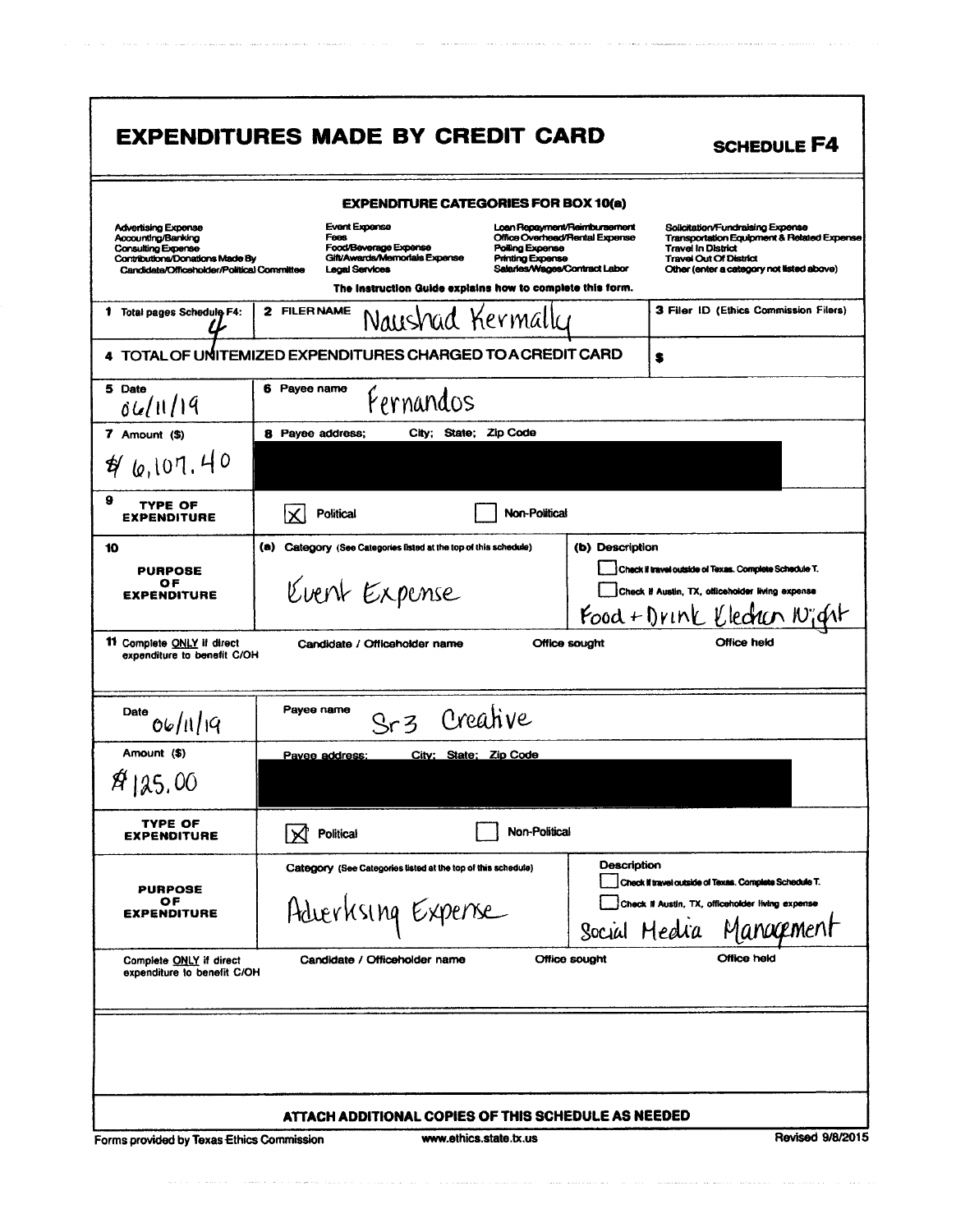|                                                                                                                                                  | <b>EXPENDITURE CATEGORIES FOR BOX 10(a)</b>                                                                            |                                                                                                                                                                                                                                                                                                                                            |
|--------------------------------------------------------------------------------------------------------------------------------------------------|------------------------------------------------------------------------------------------------------------------------|--------------------------------------------------------------------------------------------------------------------------------------------------------------------------------------------------------------------------------------------------------------------------------------------------------------------------------------------|
| Advertising Expense<br>Accounting/Banking<br>Consulting Expense<br>Contributions/Donations Made By<br>Candidate/Officeholder/Political Committee | <b>Event Expense</b><br><b>Fees</b><br>Food/Beverage Expense<br>Gift/Awards/Memorials Expense<br><b>Legal Services</b> | Loan Repayment/Reimbursement<br>Solicitation/Fundraising Expense<br>Office Overhead/Rental Expense<br>Transportation Equipment & Related Expense<br>Polling Expense<br><b>Travel In District</b><br><b>Printing Expense</b><br><b>Travel Out Of District</b><br>Salaries/Wages/Contract Labor<br>Other (enter a category not listed above) |
|                                                                                                                                                  | The instruction Guide explains how to complete this form.                                                              |                                                                                                                                                                                                                                                                                                                                            |
| Total pages Schedule F4:<br>1                                                                                                                    | 2 FILERNAME<br>Naushad Kermally                                                                                        | 3 Filer ID (Ethics Commission Filers)                                                                                                                                                                                                                                                                                                      |
|                                                                                                                                                  | 4 TOTAL OF UNITEMIZED EXPENDITURES CHARGED TO A CREDIT CARD                                                            | s                                                                                                                                                                                                                                                                                                                                          |
| 5 Date<br>06/16/19                                                                                                                               | 6 Payee name<br>Pacebook                                                                                               |                                                                                                                                                                                                                                                                                                                                            |
| 7 Amount (\$)                                                                                                                                    | <b>8</b> Payee address;<br>City; State; Zip Code                                                                       |                                                                                                                                                                                                                                                                                                                                            |
| 8186.72                                                                                                                                          |                                                                                                                        |                                                                                                                                                                                                                                                                                                                                            |
| 9<br>TYPE OF<br><b>EXPENDITURE</b>                                                                                                               | <b>Political</b>                                                                                                       | Non-Political                                                                                                                                                                                                                                                                                                                              |
| 10                                                                                                                                               | (a) Category (See Categories listed at the top of this schedule)                                                       | (b) Description                                                                                                                                                                                                                                                                                                                            |
| <b>PURPOSE</b><br>ОF                                                                                                                             |                                                                                                                        | Check if travel outside of Texas. Complete Schedule T.                                                                                                                                                                                                                                                                                     |
| <b>EXPENDITURE</b>                                                                                                                               | Advertising                                                                                                            | Check If Austin, TX, officeholder living expense                                                                                                                                                                                                                                                                                           |
|                                                                                                                                                  |                                                                                                                        | Marketing                                                                                                                                                                                                                                                                                                                                  |
|                                                                                                                                                  |                                                                                                                        |                                                                                                                                                                                                                                                                                                                                            |
| expenditure to benefit C/OH                                                                                                                      | Candidate / Officeholder name                                                                                          | <b>Office held</b><br>Office sought                                                                                                                                                                                                                                                                                                        |
| Date                                                                                                                                             | Payee name<br>Text by Choice.com                                                                                       |                                                                                                                                                                                                                                                                                                                                            |
| Amount (\$)                                                                                                                                      | Pavee address:<br>City: State: Zio Code                                                                                |                                                                                                                                                                                                                                                                                                                                            |
|                                                                                                                                                  |                                                                                                                        |                                                                                                                                                                                                                                                                                                                                            |
| TYPE OF<br><b>EXPENDITURE</b>                                                                                                                    | Political                                                                                                              | Non-Political                                                                                                                                                                                                                                                                                                                              |
|                                                                                                                                                  | Category (See Categories listed at the top of this schedule)                                                           | Description                                                                                                                                                                                                                                                                                                                                |
| <b>PURPOSE</b>                                                                                                                                   |                                                                                                                        | Check if travel outside of Texas. Complete Schedule T.                                                                                                                                                                                                                                                                                     |
| ОF<br><b>EXPENDITURE</b>                                                                                                                         | Adverhising                                                                                                            | Check if Austin, TX, officeholder living expense                                                                                                                                                                                                                                                                                           |
|                                                                                                                                                  |                                                                                                                        | marketing                                                                                                                                                                                                                                                                                                                                  |
| Complete ONLY if direct<br>expenditure to benefit C/OH                                                                                           | Candidate / Officeholder name                                                                                          | Office held<br>Office sought                                                                                                                                                                                                                                                                                                               |
|                                                                                                                                                  |                                                                                                                        |                                                                                                                                                                                                                                                                                                                                            |
| 11 Complete ONLY if direct                                                                                                                       |                                                                                                                        |                                                                                                                                                                                                                                                                                                                                            |

and the means of the contract of the contract of the contract of the contract of the contract of the means of

 $\left\langle \phi_{\alpha\beta} \right\rangle_{\alpha\beta} = \left\langle \phi_{\alpha\beta} \right\rangle_{\alpha\beta} = \left\langle \phi_{\alpha\beta} \right\rangle_{\alpha\beta} = \left\langle \phi_{\alpha\beta} \right\rangle_{\alpha\beta} = \left\langle \phi_{\alpha\beta} \right\rangle_{\alpha\beta} = \left\langle \phi_{\alpha\beta} \right\rangle_{\alpha\beta} = \left\langle \phi_{\alpha\beta} \right\rangle_{\alpha\beta} = \left\langle \phi_{\alpha\beta} \right\rangle_{\alpha\beta} = \left\langle \phi_{\alpha\beta} \right\rangle_{\alpha\beta} = \left\langle \phi_{\alpha\beta} \$ 

 $\label{eq:constrained} \text{constrained number of methods of variables, and we have a number of elements of } \mathcal{L}^{\text{op}}(\mathcal{L}^{\text{op}}) \text{,}$ 

is a matrix of a systematic contract the transmission of the space of the system of the space of the space of  $\alpha$